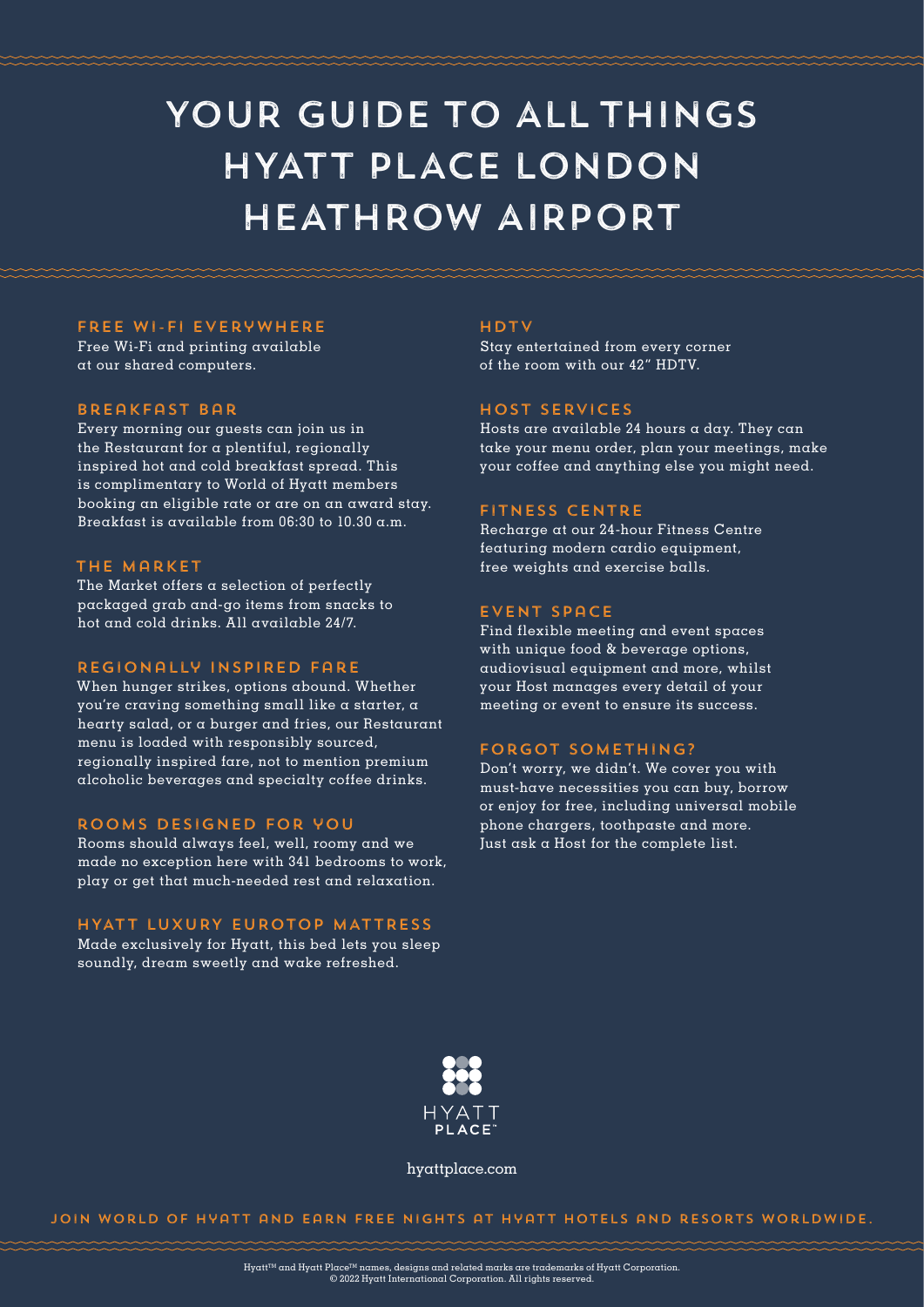# THE PERFECT MEETING NEEDS THE PERFECT PLACE

### HYATT PLACE LONDON HEATHROW AIRPORT TO FIND OUT MORE ABOUT PLANNING YOUR NEXT EVENT, CALL +44 (0)208 759 7777

## FLOOR PLAN





Lower Ground Floor